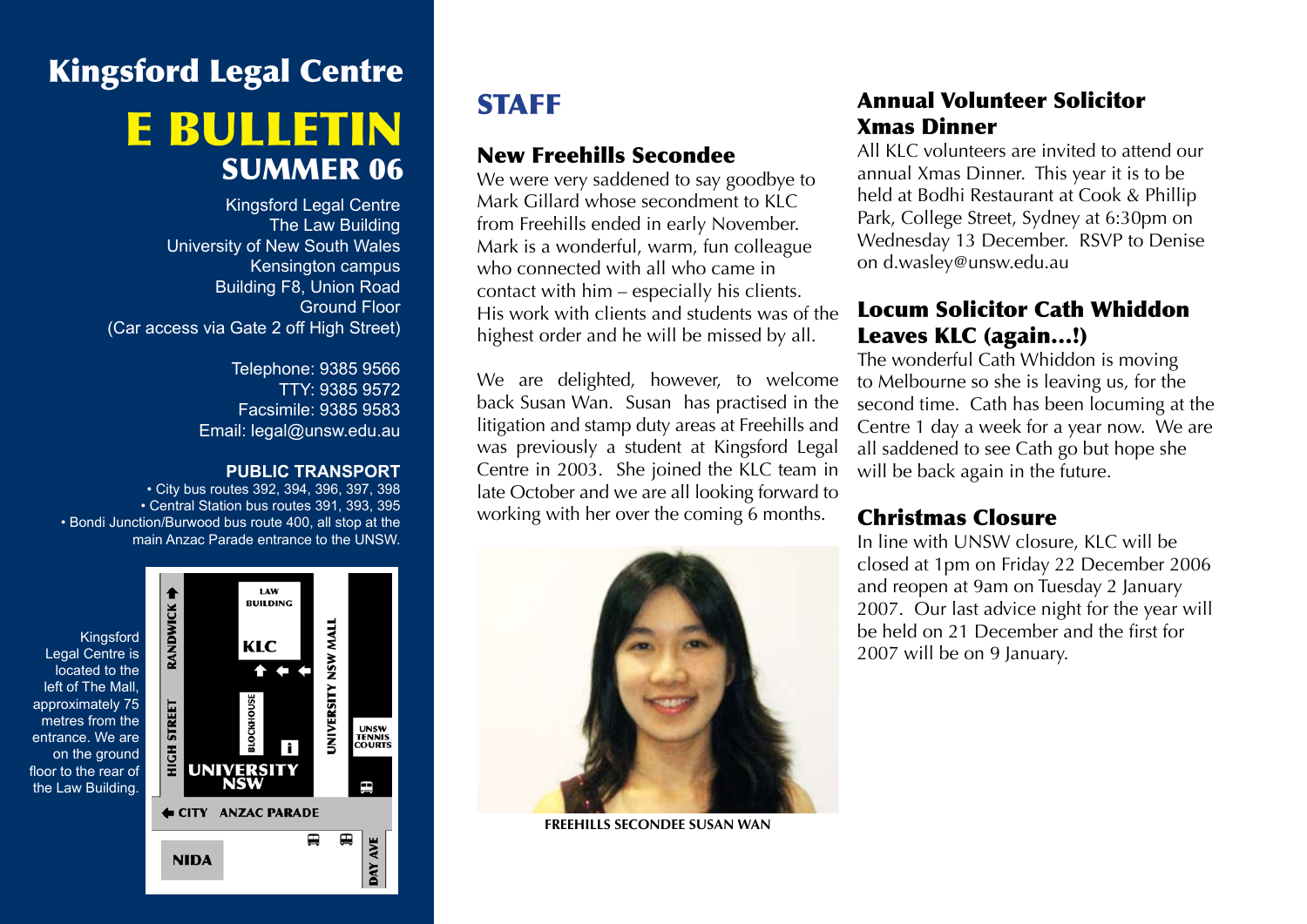### COMMUNITY & PROJECT WORK

#### Shack Puzzle Project

KLC participated in the The Shack Youth Centre's puzzle project. The project involved 8 organisations who work with the Shack painting a piece of a puzzle with a representation of how we work with young people. KLC students took up the challenge with gusto and the The Shack was delighted with our contribution. The completed puzzle will be on display at the Shack's Maroubra Junction premises.



#### National Association of Community legal Centres conference

The conference of Australian community legal centres was held in Wollongong from  $3^{rd}$  September to  $6^{th}$  September. KLC participated actively with Anna Hartree on the planning committee, Linda Tucker giving a key note speech on changes to employment law, as well as a workshop with Mark MacDiarmid. Anna Cody, Anna Hartree, Shirley Southgate and Teena Balgi all gave workshops on topics ranging between representing clients at the United Nations to doing community projects and the challenges of discrimination law for clients.

#### KLC 25<sup>th</sup> Birthday Party

On Friday  $10<sup>th</sup>$  of November KLC held a party to celebrate the Centre being open for 25 years. It was a huge success with over 150 people attending. The party was addressed by several people, including UNSW Law School Dean David Dixon, Peter Garrett MP and Anna Cody. Ex-KLC students Anthony Levin and Ed Coper entertained the crowd with an original (and very funny) song about the Centre. Previous KLC Director,

### From the Roundabout to the Roundhouse – 25 years of KLC

Fran Gibson, launched the KLC history book,

"From the Roundabout to the Roundhouse" at the party. The book, written by David Nichols, sets out the history of KLC from inception to the present. It is the result of over a year of hard work from KLC staff and students. Special thanks go to Anna Cody who worked hard on getting the material together and reading proof after proof after proof; Cath Whiddon for her excellent editing; and KLC Design Worker Francisco Fisher laying out the material, bringing it all together and making it look beautiful. If you would like a copy please contact us on legal@unsw. edu.au and we will forward it to you.

#### Human Rights Week

During the week of  $9 - 13<sup>th</sup>$  October KLC students Jessica and Ken organised a series of lunch time seminars for UNSW students and staff on a range of Human rights issues. National Children's and Youth Legal Centre did a presentation on the Rights of Children, Prof Garth Nettheim and Sean Brennan provided an overview of significant legislation impacting on Indigenous Rights in Australia, NSW Disability Discrimination Legal Centre and Windgap did a presentation on Disability Rights and Patrick Earle from the Diplomacy Training Program did a session on International Human Rights. In addition a free screening of Rabbit Proof Fence was held one afternoon.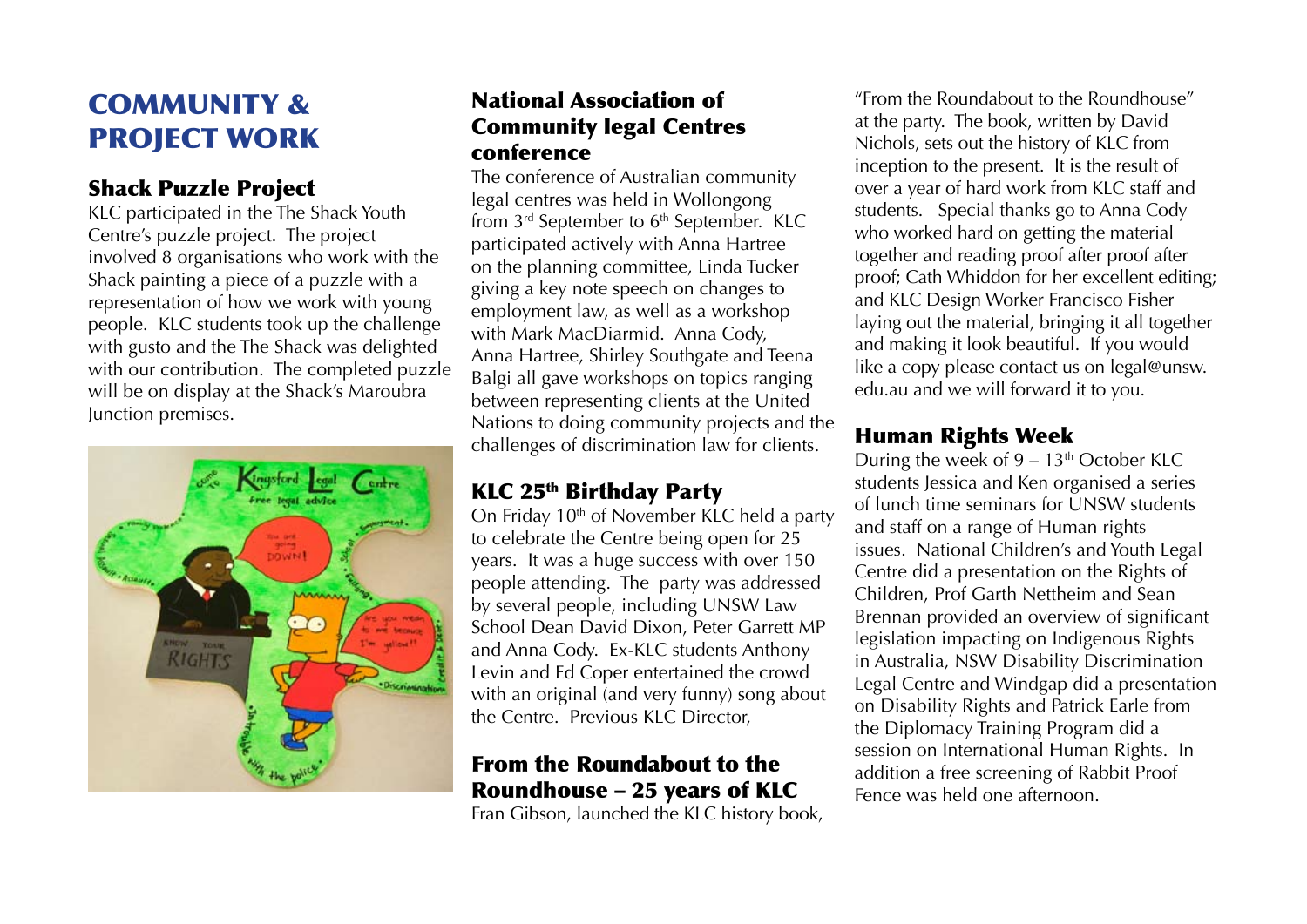### CLINICAL LEGAL EDUCATION

#### Law Retreat

KLC participated in a Faculty wide, 2 day retreat during October to plan and discuss the Law Faculty changes and possibilities. KLC is pleased to welcome David Dixon as the new Dean. Other changes in the Law Faculty include the approval of an Honours degree for the first time since the Law Faculty began. The final model for this will be developed in the coming months.

#### Clinical exchange

KLC was very pleased to welcome Helen Yandell of Springvale Legal Centre of Monash University and Faye Gertner of Monash Oakleigh Legal Service to exchange ideas of models of clinical teaching in October. This proved a very fruitful exchange and we hope to be able to visit them in the first half of next year to gain a deeper understanding of their clinical programs with the aim of enriching KLCs programs.

### GAJE conference

Anna Cody presented a workshop on Indigenous Legal education, the challenges and ways forward at the Global Alliance for Justice Education, bi-annual conference in Cordoba Argentina. The conference was a

fabulous 6 days program with participants from Nigeria, USA, El Salvador, England, Australia, Russia amongst 20 other countries. The variety and range of clinical programs was huge and provided some new ideas for KLC as well as showing how well we work.

#### Indigenous pre-law program

KLC hosted 10 Indigenous students from around Australia in the Law Faculty's pre law program in mid November. This program prepares students for studies in law and an alternative entry scheme to study law.



**Anna Cody (3rd left) with pre-law students**

#### Academic Women in Leadership

Anna Cody finished the year long course which the UNSW has been running throughout 2006 with renewed skills and energy for leadership within a changing University environment.



**Participants in the Academic Women in Leadership Program – Centre Front, Anna Cody and Marie Bashir**

## COMMUNITY LEGAL **EDUCATION**

### Matraville High School

KLC was invited to speak at Matraville High School on 19 October by Marcia Ella Duncan of the Wanderers Aboriginal Outreach Service at La Perouse. The Wanderers are conducting a program at Matraville High targeting "at risk" Year 8 students. The program focuses on family and community violence. We were one of a number of speakers who discussed legal issues.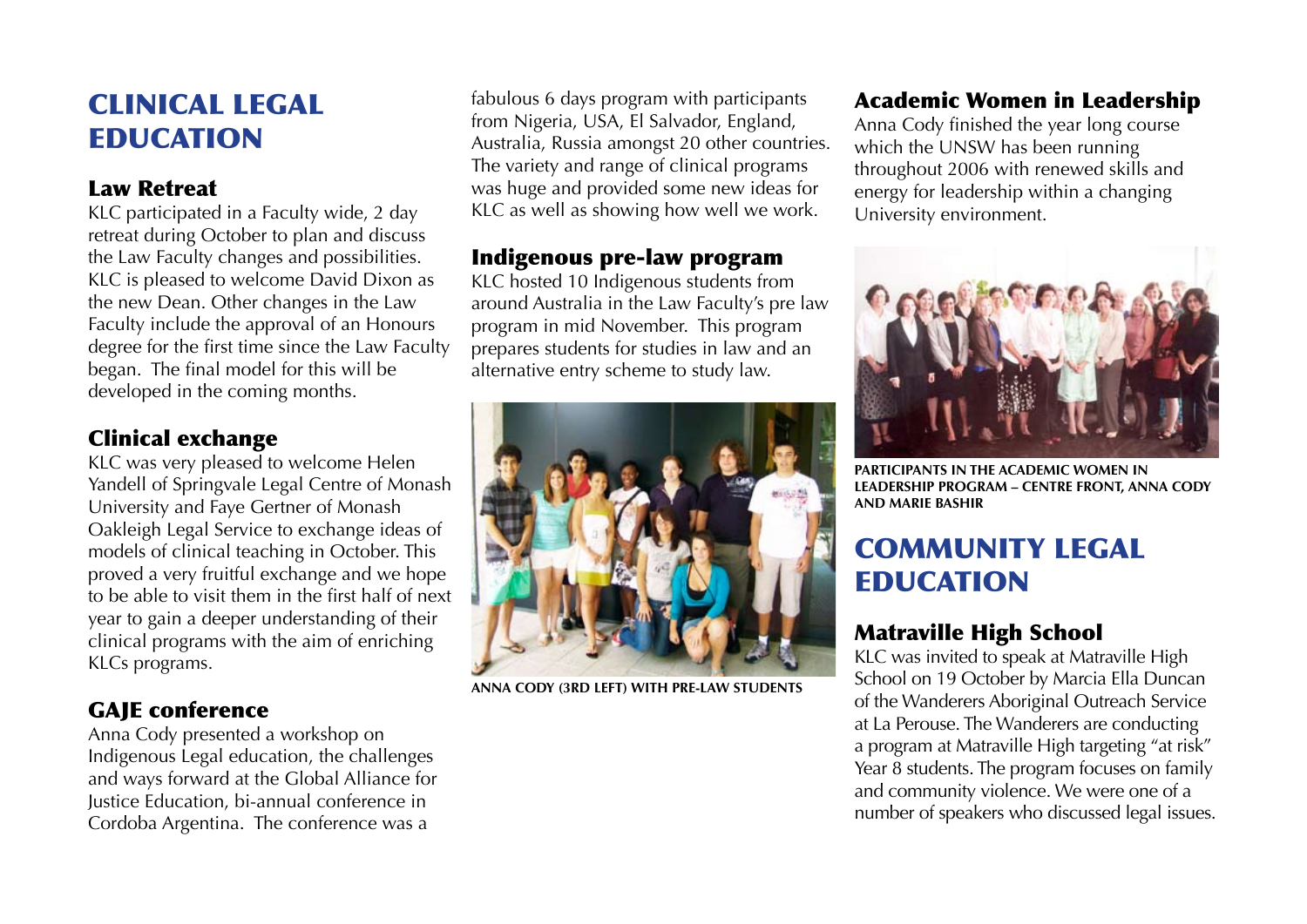KLC focussed on rights and responsibilities in relation to Police and security guards. KLC hopes to work with the Wanderers and Matraville High School in the future.

#### Community Workers Workshop Series

KLC series of free monthly legal workshops for community workers is continuing. Workshops were held on Powers of Attorney & Enduring Guardianship in September, and on Welfare to Work & Social Security in October. Big thanks to Mark Gillard, former Freehills Secondee Solicitor to KLC and Dianne Anagnos of the Welfare Rights Centre for presenting those workshops. The workshops were very well attended and well-received.

We are also putting together our schedule of workshops for next year. If you have any questions about the workshops or would like to see particular topics covered, please do not hesitate to contact Teena on (02) 9385 9566 or email her at t.balgi@unsw.edu.au.

#### Volunteer and Service Training

KLC conducted a half day training on Thursday 21 September 2006 at the request of VAST. VAST is auspiced by the Junction Neighbourhood Centre and provides a referral and training service for Home and Community Care (HACC) agencies in the Eastern Region. The training looked

at a range of issues affecting older people including powers of attorneys and enduring guardianships, elder abuse, neighbour disputes and going guarantor. The training was very well received.

## CASEWORK

#### Outreach services

Since our move from Rainbow Street onto the UNSW Kensington Campus, KLC has been looking for opportunities to provide legal advice on a regular basis at venues off campus, in order that we retain and improve our accessibility for our target client groups, and to maintain a local profile in our geographic community.

To date we have commenced two weekly outreach services. The first operates from the South East Neighbourhood Centre (SENC) at Eastlakes Shopping Centre each Friday morning, and the second from the Maroubra Uniting Church each Thursday morning. Both SENC and the Maroubra Uniting Church have been fantastically supportive in getting these services up and running and the legal advice service offered by KLC seems to complement the other community services offered by both these agencies. The legal advice appointments have proved very popular, and do seem to be accessed by clients who might find it a little difficult to get to UNSW.

KLC is currently having discussions with Guriwal Aboriginal Corporation to conduct a regular outreach service at La Perouse. The service will probably start in March 2007 and will include providing free legal advice and community legal education sessions on topics requested by the community.

We are continuing to explore other opportunities to provide services at different venues and in alternative ways.

#### Advice and casework

In addition to our new outreach appointments, our advice and casework services have continued as usual.

The demand for employment law advice and discrimination law advice continues to outstrip our capacity to meet it. As expected, since the industrial relations law changes, we have seen an increase in the proportion of our discrimination cases that occur in employment, with 75% of our current discrimination files involving discrimination in the workplace.

#### Employment Clinic

In the past two months, the employment clinic has continued to be extremely busy with a high volume of callers seeking advice. We are getting referrals from around NSW but would like to emphasise that the catchment has only